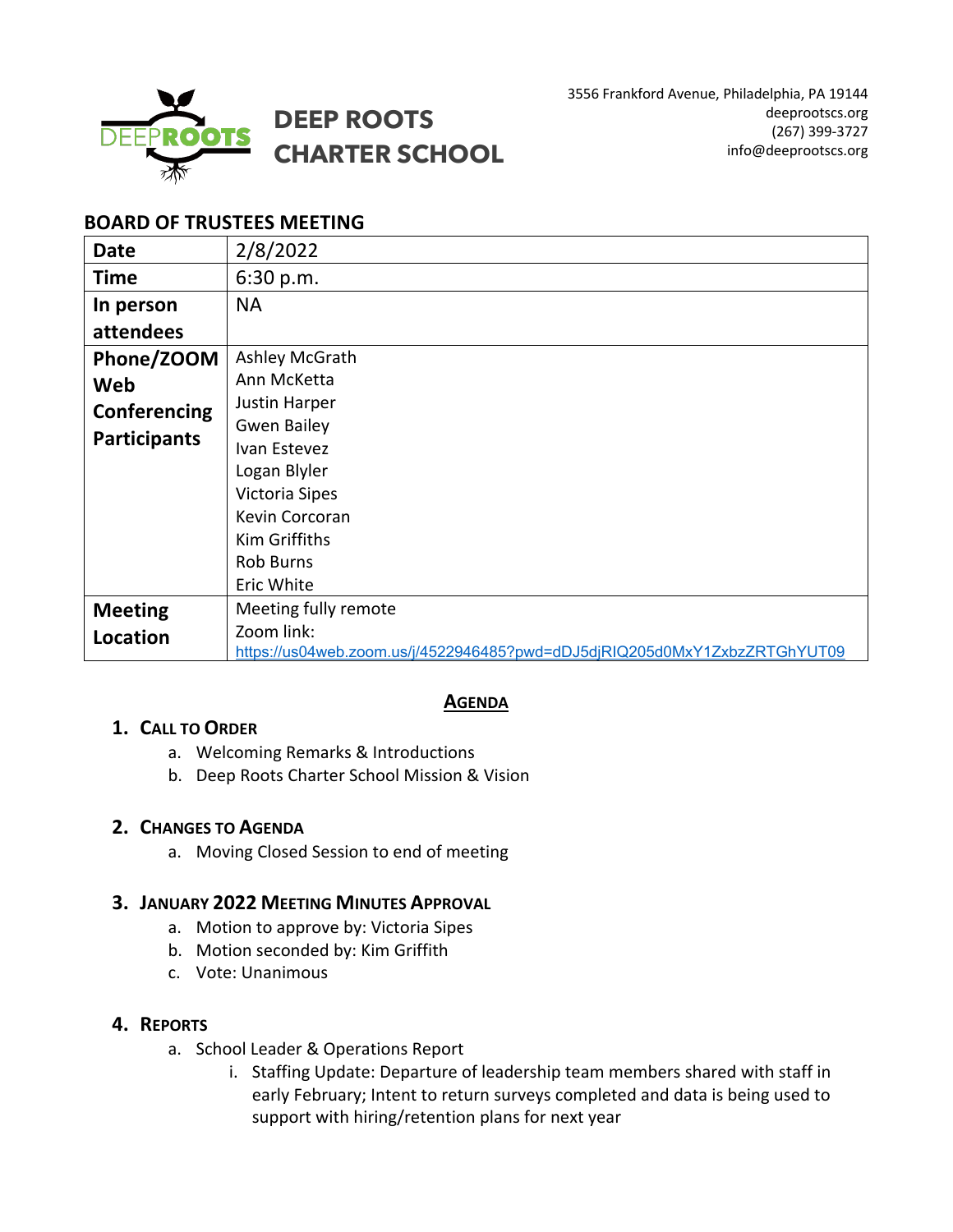- ii. COVID Updates: In person learning resumed on 1/19/2022; new mitigation strategies as well as vaccination mandate expectations have been put into place; testing availability posing a challenge currently
- iii. 22-23 SY Updates: Presented updates on  $5<sup>th</sup>$  &  $6<sup>th</sup>$  grade transition meetings, K-5 Restructuring Model and additional compensation
- b. Finance Report
	- i. Long-term indicators are meeting standards, one of three short term indicators are meeting standard with two short-term indicators progressing. Anticipate all short-term indicators to meeting standards in April after receipt of additional federal funding.
- c. Committees Report
	- i. Finance Committee: Next meeting occurring in March
	- ii. Governance Committee: Current focus on supporting CEO with 22-23SY Restructuring Model
	- iii. School Oversight Committee: Executive Session occurred on 2/3 to review CEO evaluation.

# **5. OLD BUSINESS**

a. NONE

# **6. NEW BUSINESS**

- a. **For Discussion & Approval:** School Year 2022-23 Academic Calendar
	- i. Motion to approve by: Victoria Sipes
	- ii. Motion seconded by: Kim Griffith
	- iii. Vote: Unanimous
- b. **For Discussion & Approval:** School Year 2022-23 Board Meeting and Committee Meeting Calendar
	- i. Motion to approve by: Victoria Sipes
	- ii. Motion seconded by: Gwen Bailey
	- iii. Vote: Unanimous

# **7. PUBLIC COMMENT**

a. None

# **8. TRANSITION INTO CLOSED SESSION**

- a. Motion to approve by: Ann McKetta
- b. Motion seconded by: Rob Burns
- c. Vote: Unanimous

# **9. CLOSED SESSION TO DISCUSS CEO EVALUATION**

# **10.TRANSITION BACK INTO PUBLIC SESSION**

- a. Motion to Approve by: Gwen Bailey
- b. Motion Seconded by: Victoria Sipes
- c. Vote: Unanimous